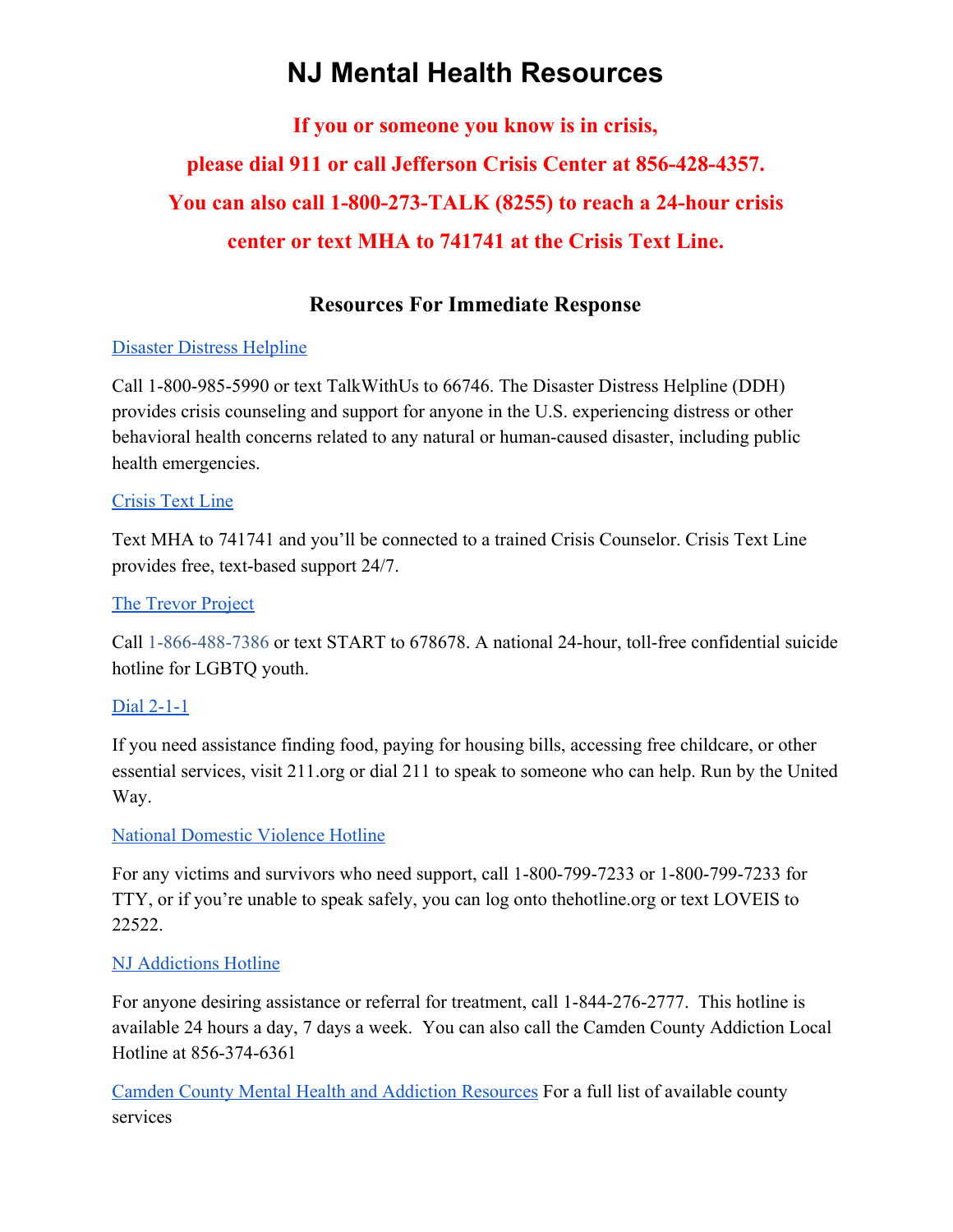# **NJ Mental Health Resources**

### **State/National Resources**

[NJ Hope Line](https://njhopeline.com/) for suicide prevention, available at 1-855-654-6735.

PerformCare partners with the New Jersey Children's System of Care (CSOC) to coordinate the care of your child. New Jersey Children's System of Care addresses behavioral, mental health, or emotional challenges and provides access to needed services. The contact number is 1-877-652-7624.

● **Mobile response stabilization services (MRSS)-** PerformCare also has options to authorize mobile response stabilization services (MRSS) to come to your home within one hour of notification to provide face-to-face crisis services. The goal is to stabilize behavior and keep your child at home. Mobile response is available 24 hours a day, seven days a week, and can offer up to eight weeks of stabilization services.

The **NJHelps** Services Home Page is designed to give consumers a "one-stop" shopping resource for the wide range of programs, information, and services provided by the Department of Human Services and its partners, to assist individuals, families, and communities throughout the State of New Jersey.

The [Rutgers University Behavioral Health Care](https://ubhc.rutgers.edu/clinical/call-center/overview.xml) has a center that connects callers to the appropriate division of statewide behavioral health services system at 1-800-969-5300.

The [Substance Abuse and Mental Health Services Administration](https://www.samhsa.gov/find-help/national-helpline) (SAMHSA) has a national helpline at 1-800-985-5990, or text officials there at TalkWithUs to 66746 (TTY 1-800-846-8517).

[Crisis Text Line:](https://www.crisistextline.org/) Free text line, 24/7 support for those in crisis. Text HOME to 741741

[2nd Floor Youth Helpline of NJ -](https://www.2ndfloor.org/more-help/mental-health/) CALL 888-222-2228 a confidential and anonymous helpline for New Jersey's youth and young adults. They are available 24/7.

[NJ Domestic Violence Hotline](https://www.state.nj.us/dca/divisions/dow/programs/sdvh.html) - Provides a statewide 24-hour, seven-day-a-week domestic violence hotline to serve domestic violence victims and others seeking information about domestic violence. The Hotline provides bilingual service and is accessible to the hearing impaired. For help, call the Domestic Violence Hotline at 1-800-572-SAFE (7233).

State of New Jersey: [Directory](https://www.nj.gov/humanservices/dmhas/home/hotlines/MH_Dir_COMPLETE.pdf) of Mental Health Services - Tip: start with your county's resources first.